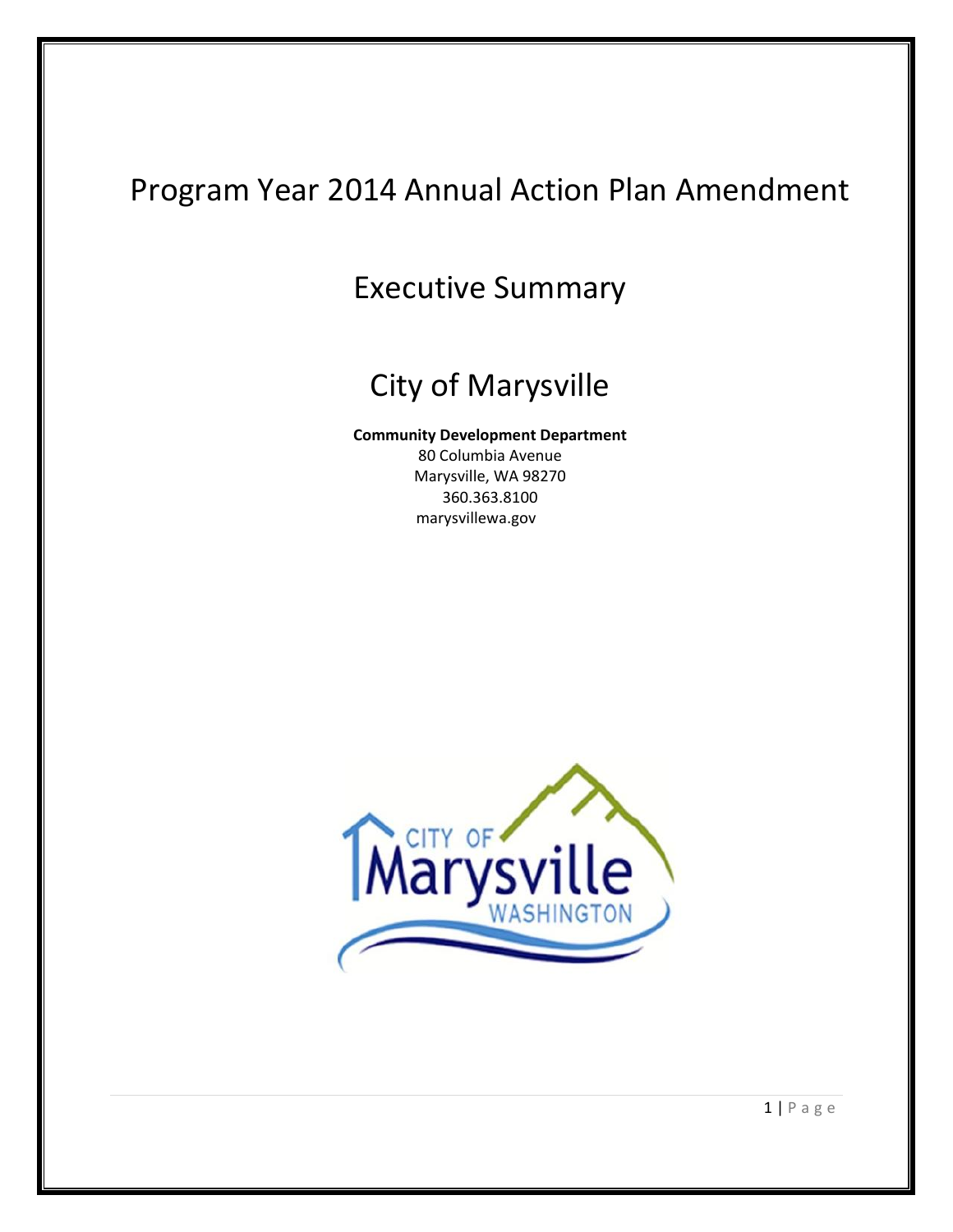## **Executive Summary**

Each year of the Consolidated Plan, the City is required to develop an Annual Action Plan, which outlines the specific projects and funding allocations for the program year. Funded projects and activities are designed to support the strategies and objectives described in the Strategic Plan.

### **Annual Action Plan Activities**

The City was awarded \$358,286 for Program Year (PY) 2014. The following activities were awarded PY 2014 funds and were included in the 2014 Annual Action Plan (AAP):

| <b>Organization</b>                   | <b>Activity</b>                     | <b>PY2014 CAC Recommendation</b> |
|---------------------------------------|-------------------------------------|----------------------------------|
| <b>CAPITAL PROJECTS (65% minimum)</b> |                                     |                                  |
| City of Marysville PW                 | SR528 Ped Improvement               | \$80,000                         |
| Senior Services of Snohomish County   | Minor Home Repair                   | \$65,000                         |
| City of Marysville                    | Revolving Loan Program              | \$70,436                         |
| City of Marysville Parks              | <b>Comeford Park</b><br>Improvement | \$33,500                         |
| <b>TOTAL (69.48%)</b>                 |                                     | \$248,936                        |

| <b>Organization</b>                  | <b>Activity</b>                                                | <b>PY2014 CAC Recommendation</b> |
|--------------------------------------|----------------------------------------------------------------|----------------------------------|
| <b>PUBLIC SERVICES (15% maximum)</b> |                                                                |                                  |
| Domestic Violence - Legal Advocacy   | Legal Services                                                 | \$15,000                         |
| <b>Catholic Community Services</b>   | <b>Volunteer Chore Services</b>                                | \$5,000                          |
| <b>Housing Hope</b>                  | "Beachwood Apartment"<br>Supportive Services -<br>Homelessness | \$17,700                         |
| <b>TOTAL (10.52%)</b>                |                                                                | \$37,700                         |
| <b>Organization</b>                  | <b>Activity</b>                                                | <b>PY2014 CAC Recommendation</b> |
| <b>ADMINISTRATION (20% maximum)</b>  |                                                                |                                  |
| City of Marysville                   | Planning and Administration                                    | \$71,650                         |
| <b>TOTAL (20.00%)</b>                |                                                                | \$71,650                         |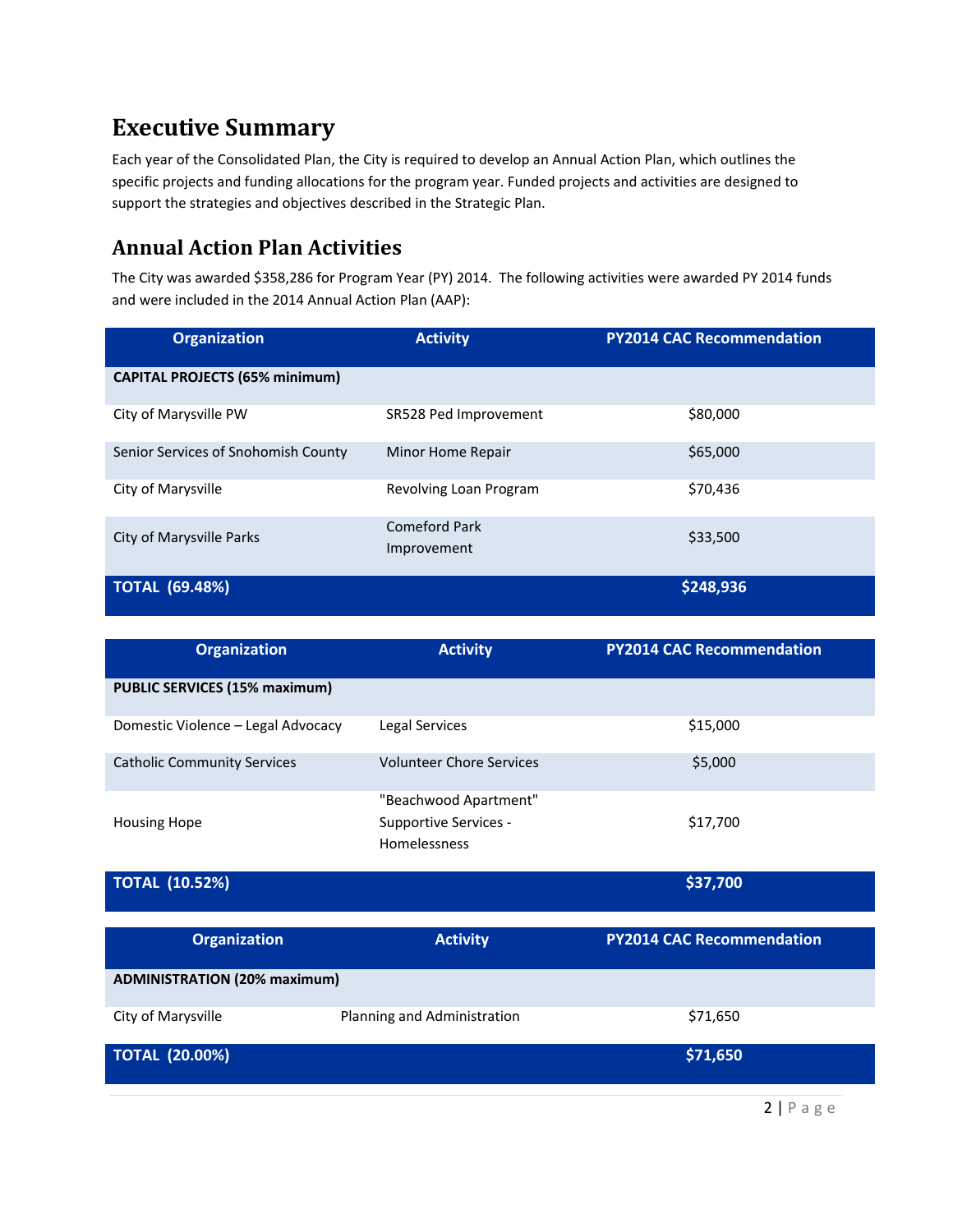## **Annual Action Plan Amendment**

On April 14, 2014 Marysville City Council approved an Annual Action Plan (AAP) for Program Year (PY) 2014, allocating \$70,436 to a Revolving Loan Program.

On January 19, 2016, the Citizen Advisory Committee (CAC) held a public meeting at which they were notified that the City would not be able to expend the \$70,436 allocated to the proposed "Revolving Loan Program" due to a lack in staffing resources needed to administer this type of program. Additionally, there was an additional \$4,996 that was allocated to Comeford Park improvements in PY2014 that was not expended. Therefore, these funds will need to be reallocated to an eligible CDBG Capital Project.

Staff proposed reallocating PY2014 funds to cover capital projects which might not have otherwise been funded with PY2016 & 2017 funds. The CAC determined that the activities proposed to receive reallocated funds were eligible activities, met a national objective, and complied with the Consolidated Plan. At the February 8, 2016 City Council meeting, City Council approved the CAC's funding recommendation to reallocate \$75,432 of unexpended PY2014 funds originally awarded to the "Revolving Loan Program" and Comeford Park improvements as depicted below, and directed staff to amend the PY2014 Annual Action Plan.

| <b>Unexpended Funds</b>                  |                                   |              |  |
|------------------------------------------|-----------------------------------|--------------|--|
| PY2014 Revolving Loan                    |                                   | \$70,436     |  |
| PY2014 Comeford park                     |                                   | \$4,996      |  |
| <b>Total to Reallocate</b>               |                                   | \$75,432     |  |
|                                          |                                   |              |  |
| <b>Organization</b>                      | <b>Activity</b>                   | PY2014 Funds |  |
| City of Marysville Parks                 | Jennings Memorial Barn Renovation | \$25,220     |  |
| Boys & Girls Club of<br>Snohomish County | <b>Heating Project</b>            | \$29,700     |  |
| Boys & Girls Club of<br>Snohomish County | <b>Paving Project</b>             | \$2,600      |  |
| Boys & Girls Club of<br>Snohomish County | <b>Ceiling Project</b>            | \$13,300     |  |
| City of Marysville PW                    | SR528 Ped Improvement             | \$4,612      |  |
| <b>TOTAL</b>                             |                                   | \$75,432     |  |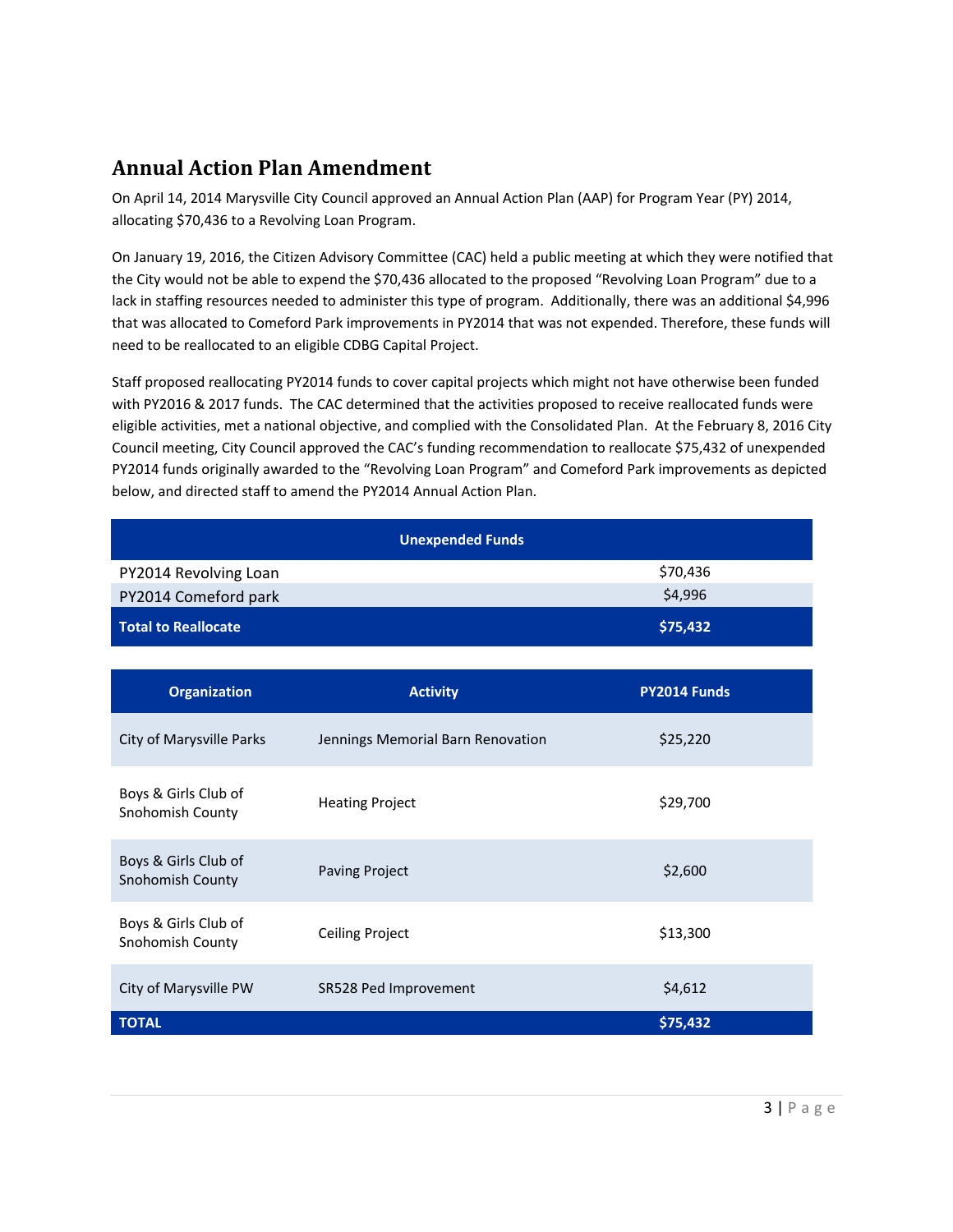The amendment allowed funds to be utilized for projects which are ready to move forward as soon as agreements are completed. The projects comply with the strategies and objectives outlined in the City's Consolidated Plan, including availability, accessibility and sustainability of a suitable living environment for low-and moderate income residents. All other projects funded for Program Year 2014 have been completed and all funds have been dispersed. All activities reached or exceeded the goals set forth in the application process.